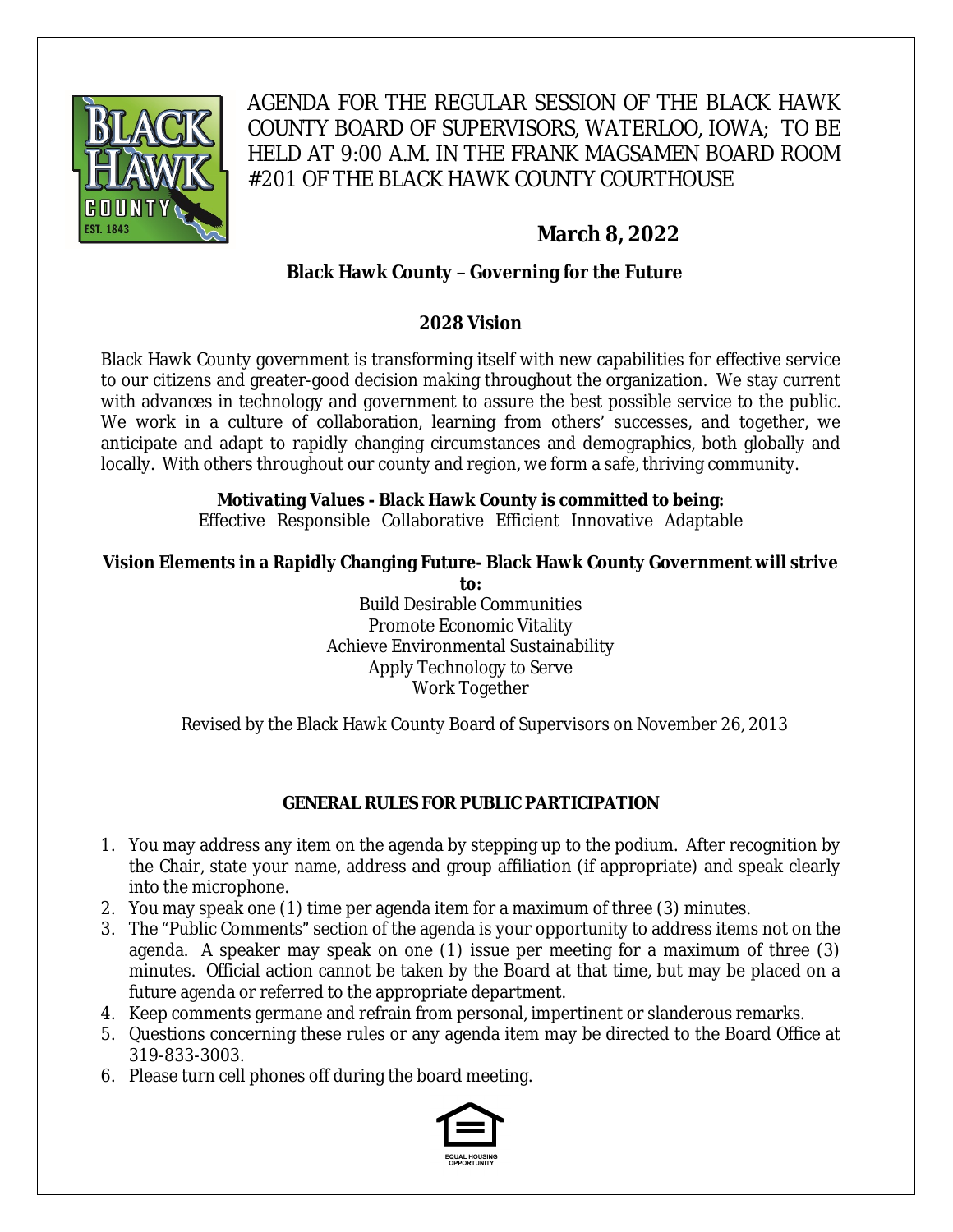Black Hawk County is inviting you to a scheduled Zoom meeting.

Join Zoom Meeting: [https://us02web.zoom.us/j/84820055277?pwd=dTFVT3BKQk9ENm53aGdDU1F2Uktndz09](https://gcc02.safelinks.protection.outlook.com/?url=https%3A%2F%2Fus02web.zoom.us%2Fj%2F84820055277%3Fpwd%3DdTFVT3BKQk9ENm53aGdDU1F2Uktndz09&data=04%7C01%7Ckzwanziger%40blackhawkcounty.iowa.gov%7Cd1e196df830b497a115b08d9fe1acfff%7C9960f5b6faae4bb3a122c43aceeaa06d%7C0%7C0%7C637820213383313216%7CUnknown%7CTWFpbGZsb3d8eyJWIjoiMC4wLjAwMDAiLCJQIjoiV2luMzIiLCJBTiI6Ik1haWwiLCJXVCI6Mn0%3D%7C3000&sdata=icjpkG2Y1ND56llmVwxitAxMAvS0r1tiqS1HNdr07Zc%3D&reserved=0) Meeting ID: 848 2005 5277

Passcode: 531259

Dial by your location +1 301 715 8592 US (Washington DC) +1 312 626 6799 US (Chicago) +1 646 558 8656 US (New York) +1 253 215 8782 US (Tacoma) +1 346 248 7799 US (Houston) +1 669 900 9128 US (San Jose) Find your local number: [https://us02web.zoom.us/u/kBs1V82Vn](https://gcc02.safelinks.protection.outlook.com/?url=https%3A%2F%2Fus02web.zoom.us%2Fu%2FkBs1V82Vn&data=04%7C01%7Ckzwanziger%40blackhawkcounty.iowa.gov%7Cd1e196df830b497a115b08d9fe1acfff%7C9960f5b6faae4bb3a122c43aceeaa06d%7C0%7C0%7C637820213383313216%7CUnknown%7CTWFpbGZsb3d8eyJWIjoiMC4wLjAwMDAiLCJQIjoiV2luMzIiLCJBTiI6Ik1haWwiLCJXVCI6Mn0%3D%7C3000&sdata=jTDULcKMFmWxBsWpmz%2FdSqYbrXXCC8ZHJgF2%2F5kKoIA%3D&reserved=0)

## **ROLL CALL**

## **MOMENT OF SILENCE – To Reflect on Actions**

#### **PLEDGE OF ALLEGIANCE**

- **1. AGENDA RECEIVED AS PROPOSED OR AS AMENDED**
- **2. PUBLIC COMMENTS**

#### **3. CLAIMS AND PAYMENTS**

A. Resolution **–** that the Board of Supervisors APPROVE EXPENDITURES, and that the County Auditor be authorized and directed to ISSUE CHECKS, against the various settlement of such claims as allowed.

## **4. RECEIVE PROJECT UPDATES FROM DEPARTMENT HEADS/ELECTED OFFICIALS**

#### **5. MINUTES APPROVED –** March 1, 2022

- **6. HEARINGS**  Times are approximate
	- i. 9:05 a.m. Hearing/Bid Opening for the proposed FY23 Seal Coat project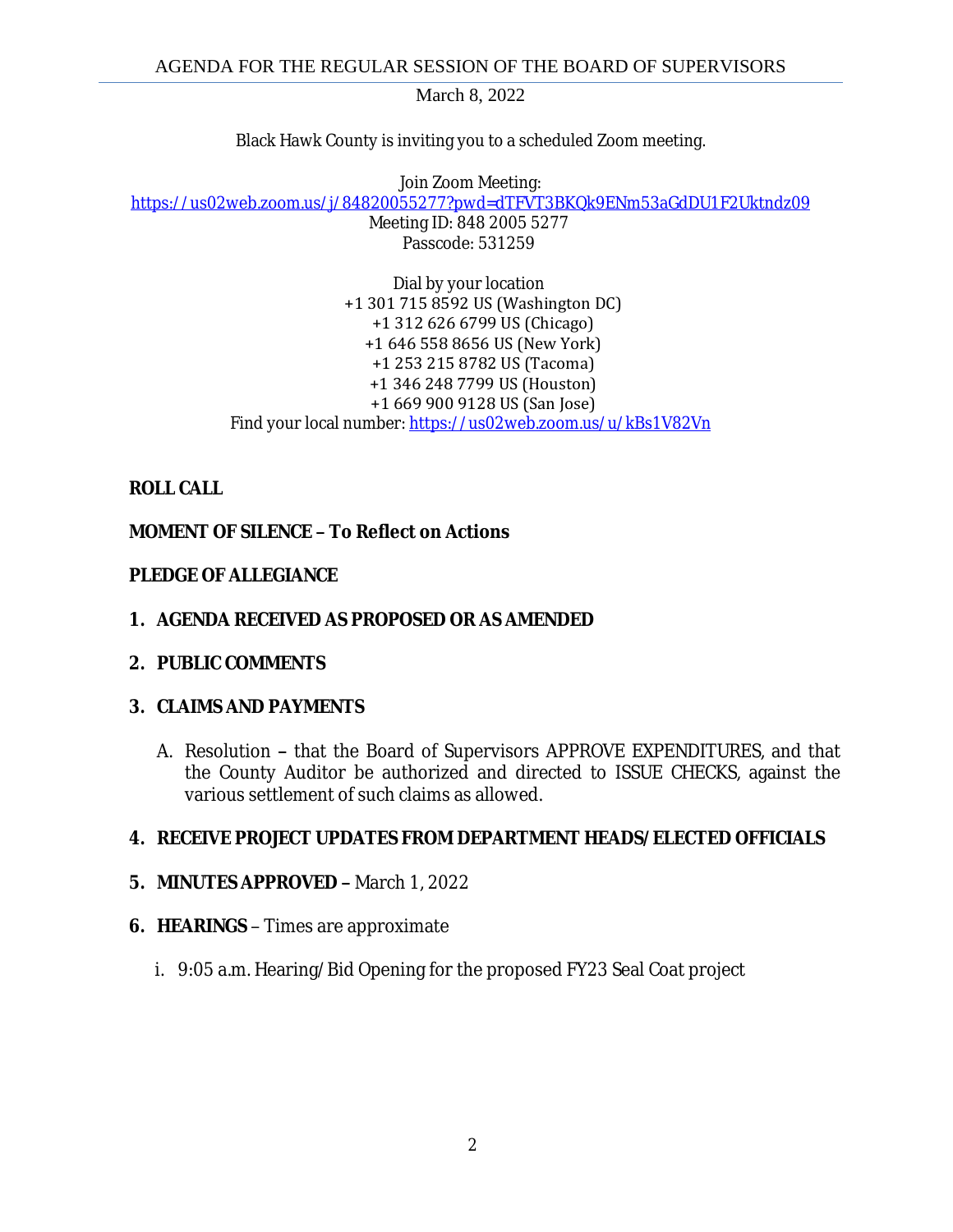## **7. CONSENT AGENDA**

The following items will be acted upon by voice vote on a single **RESOLUTION**, without separate discussion, unless someone from the board or the public requests that a specific item be considered separately.

#### A. TO APPROVE, RECEIVE, PLACE ON FILE WITH THE COUNTY AUDITOR

- 1. The Board of Supervisors APPROVE INTERGOVERNMENTAL JOURNAL ENTRIES, and that the County Auditor be authorized and directed to TRANSFER monies within the various funds as submitted.
- 2. The PAYROLL ADJUSTMENTS submitted by the various departments and the County Auditor be authorized and directed to adjust his records accordingly.
- 3. The Sheriff's MONTHLY REPORT of fees as of February 28, 2022.
- B. TO RECEIVE AND PLACE ON FILE WITH THE COUNTY AUDITOR
	- 1. The MANURE MANAGEMENT PLAN (MMP) update submitted by Greg Beierschmitt Facility ID# 58517 located at 9504 Goeller Road, Fairbank, in Black Hawk County pursuant to 567 Iowa Administrative Code §455B.

## **8. PROCLAMATIONS**

A. Resolution – to proclaim the month of March as Brain Injury Awareness Month

## **9. CONTRACTS AND AGREEMENTS**

A. Resolution – that the 28E Agreement between Black Hawk County and the City of Elk Run Heights defining roadway maintenance activities and bridge inspections on portions of Elk Run Road be approved and direct the chair to sign the same as recommended by Catherine Nicholas, County Engineer.

## **10.OTHER BUSINESS**

A. Resolution – that the TAX SALE CERTIFICATE ASSIGNMENT for one (1) vacant lot (Parcel 8913-13-379-010) located in Waterloo, Iowa, pursuant to §446.31 of the Code of Iowa be approved and said Certificate of Purchase of Tax sale be assigned to Situs Cultivation, LLC, as recommended by Rita Schmidt, County Treasurer. The delinquent taxes and special assessments of \$451.75 and the \$10.00 assignment fee of said parcel shall be paid by Situs Cultivation, LLC upon approval.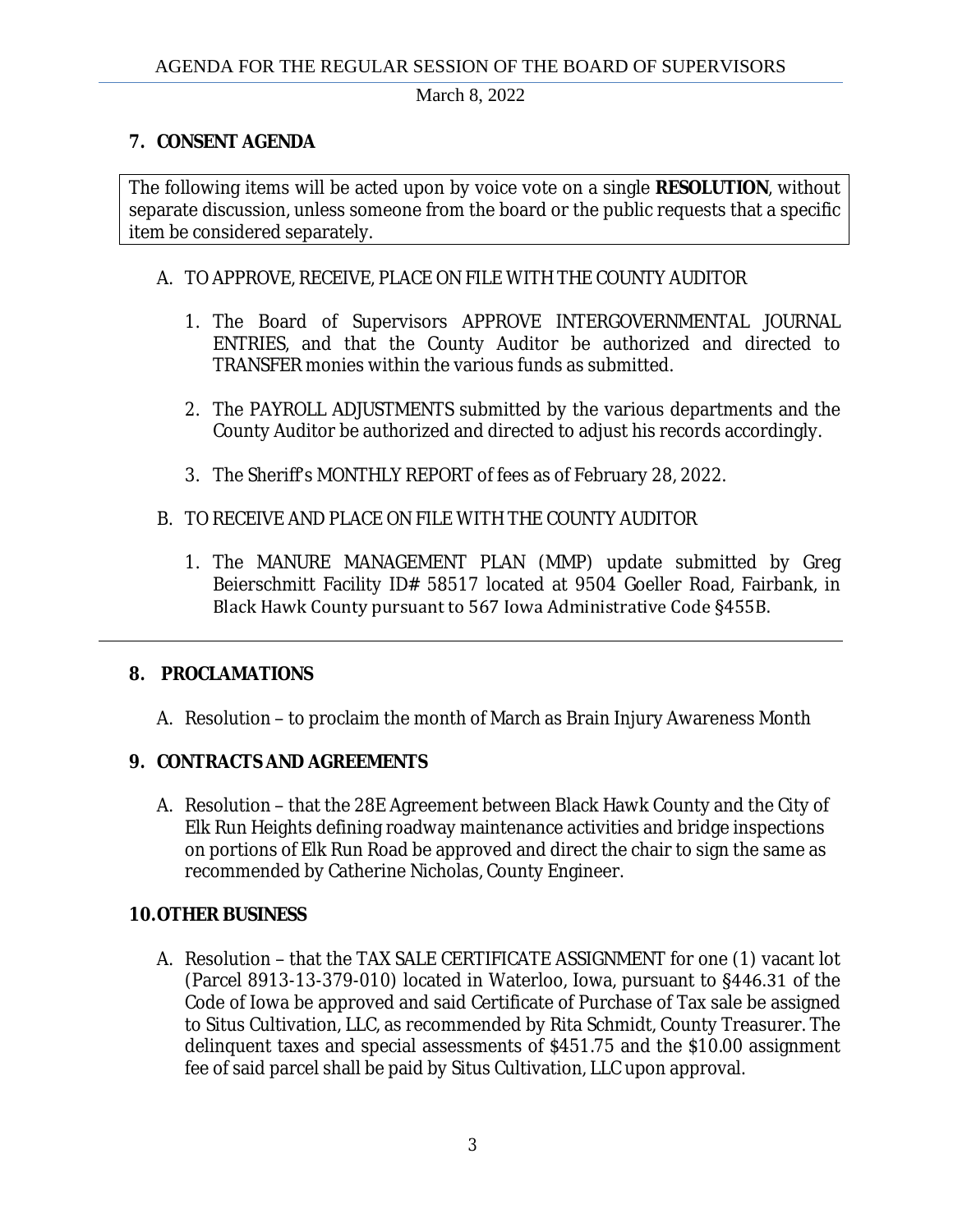- B. Motion to approve the PERSONNEL REQUISITION submitted for a Budget Administrator (full-time, replacement) effective March 14, 2022, as recommended by Catherine Nicholas, County Engineer.
- C. Motion that the Revision of the Black Hawk County General Assistance Policy and the Black Hawk County General Assistance Burial Policy, with the said changes to be effective as of July 1, 2022, be approved as recommended by Koleen Schipper, General Assistance Coordinator.
- D. Motion to direct the County Auditor to advertise for a PUBLIC HEARING/BID OPENING to be held at 9:05 a.m. on March 22, 2022, in Board Room 201 of the Black Hawk County Courthouse, 316 E. 5<sup>th</sup> Street, Waterloo, Iowa on the proposed Fiscal Year 2023 Crack Sealing project in various locations throughout Black Hawk County.
- E. Motion to direct the County Auditor to advertise for a public hearing/bid opening to be held at 9:07 a.m. on Tuesday, March 22, 2022, in Board Room 201 of the Black Hawk County Courthouse, 316 E. 5th Street, Waterloo, Iowa on the proposed purchase of two (2) Motor Grader for the Black Hawk County Engineer's Office.
- F. 9:05 AM HEARING/BID OPENING on the proposed fiscal year 2023 Seal Coat project
	- i. Motion to receive and place on file proof of publication of notice of public hearing.
	- ii. Motion to close the hearing after oral and written comments are received.
- iii. Bids to be received, opened and read (bid deadline 3:00 p.m. Monday, March 7, 2022).
- iv. Motion that the Board of Supervisors review and place on file the bids to allow time to review said bids as recommended by Catherine Nicholas, County Engineer.
- G. DISCUSSION/POSSIBLE BOARD ACTION to purchase 6 vehicles for the Sheriff's office with ARP funds at a cost not to exceed \$300,000
- H. DISCUSSION the use of ARP funds for employee retention pay
- I. DISCUSSION the appropriate decorum amongst elected officials when addressing each other and staff via both verbal and written communication

## **11. ANY REPORTS OR INFORMATION FROM THE BOARD**